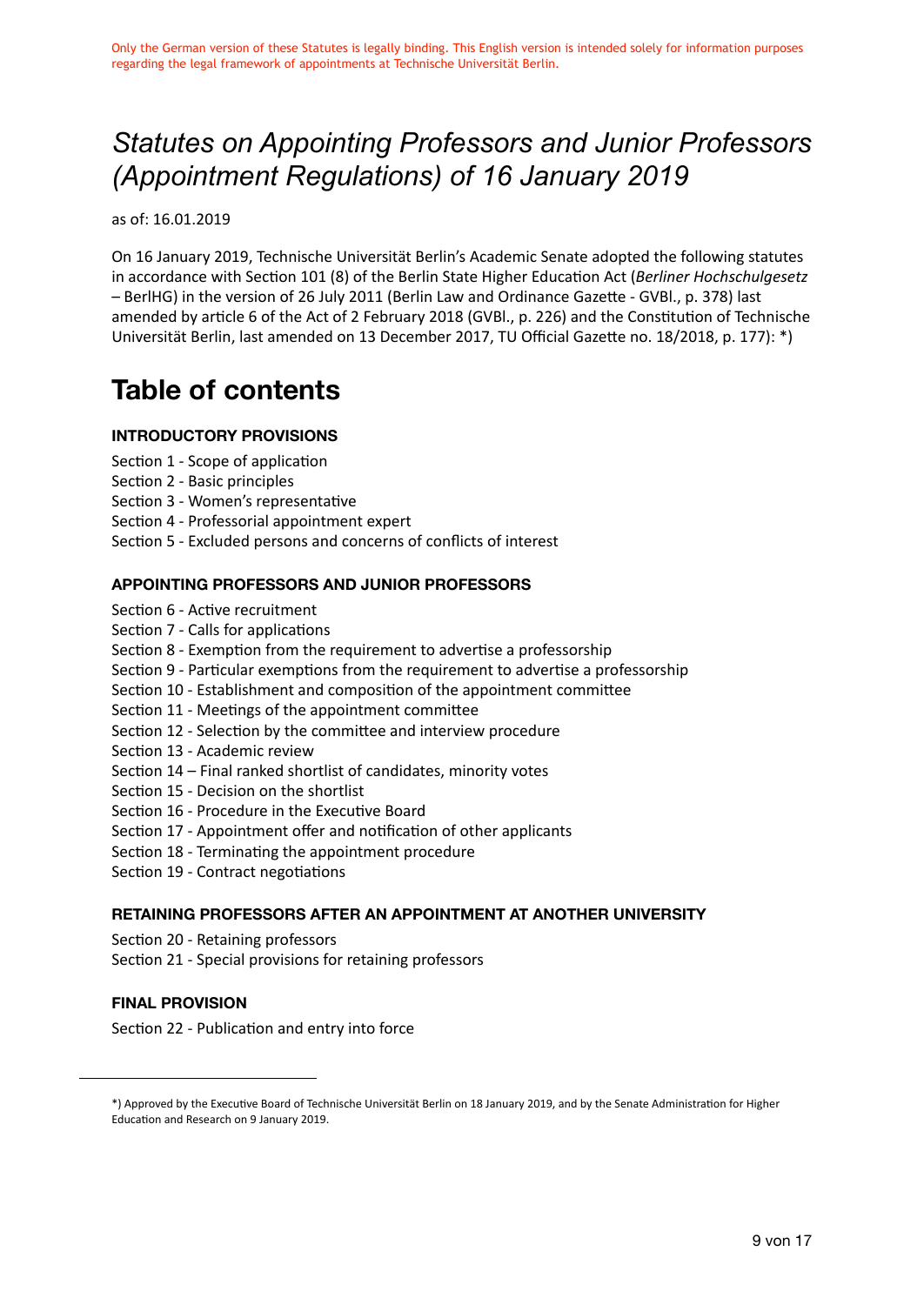# **Introductory provisions**

### **Section 1 - Scope of application**

- (1) 1These Regulations govern the principles, structures, and procedures for appointments to professorships and junior professorships at Technische Universität Berlin. 2The specific details regarding the tenure track procedure are set down in the Tenure Track Regulations. 3For tenure track professorships, the Tenure Track Regulations therefore apply and take precedence over these Regulations.
- (2) The legal basis for the appointment of professorships and junior professorships is, primarily, the Berlin Higher Education Act (*Berliner Hochschulgesetz* - BerlHG) and the Constitution of Technische Universität Berlin.

# **Section 2 - Basic principles**

- (1)Professorships and junior professorships are filled exclusively on the basis of aptitude, qualification, and performance in the field without regard to age, gender, parentage or ethnic origin, disability, religion or belief, political views, background, relationships, or sexual identity.
- (2) 1The Executive Board is responsible for the legal supervision of the entire appointment procedure. 2The Faculties ensure that the competitive character of the procedure is maintained and that the procedure is transparent for applicants.

### **Section 3 - Women's representative**

The statutory powers of the women's representatives under Section 59 BerlHG in conjunction with the Berlin Act on Equal Treatment (*Landesgleichstellungsgesetz* - LGG) remain unaffected.

#### **Section 4 - Professorial appointment expert**

- $(1)$ <sup>1</sup>The Executive Board or the dean may delegate up to two appointment experts to the appointment committee to assist in special cases. 2The appointment experts advise and support the appointment committee in meeting legal, formal, and organizational requirements.
- $(2)$ <sup>1</sup>Appointment experts are entitled to attend the meetings of the appointment committee and have the right to obtain information and to speak. <sup>2</sup>They may inspect all documents relating to the proceedings.
- (3) 1By order of the chairperson of the appointment committee, other persons may be called upon to assist the committee's work. 2These persons have no right to speak, propose motions, or vote and are bound to maintain confidentiality.

# **Section 5 - Excluded persons and concerns of conflicts of interest**

- $(1)$ <sup>1</sup>Members of an appointment committee as well as those persons participating with the right to obtain information, speak, and propose motions, and who, on the basis of the applications received, realize that they or other members have or may have grounds for exclusion or a conflict of interest with regard to candidates, are obligated to inform the chairperson of the appointment committee immediately. 2The members of the appointment committee as well as the persons participating with the right to obtain information, speak, and propose motions must make a written declaration to this effect. <sup>3</sup>The appointment committee decides on whether to exclude the member of the committee in their absence.
- $(2)$ <sup>1</sup>The following are excluded from participation in an appointment committee
	- 1. Applicants
	- 2. Relatives of an applicant as described in Section 20 (5) VwVfG,
	- 3. Persons who have an economic interest in the appointment,
	- 4. Persons who are employed by an applicant for remuneration or persons who employ an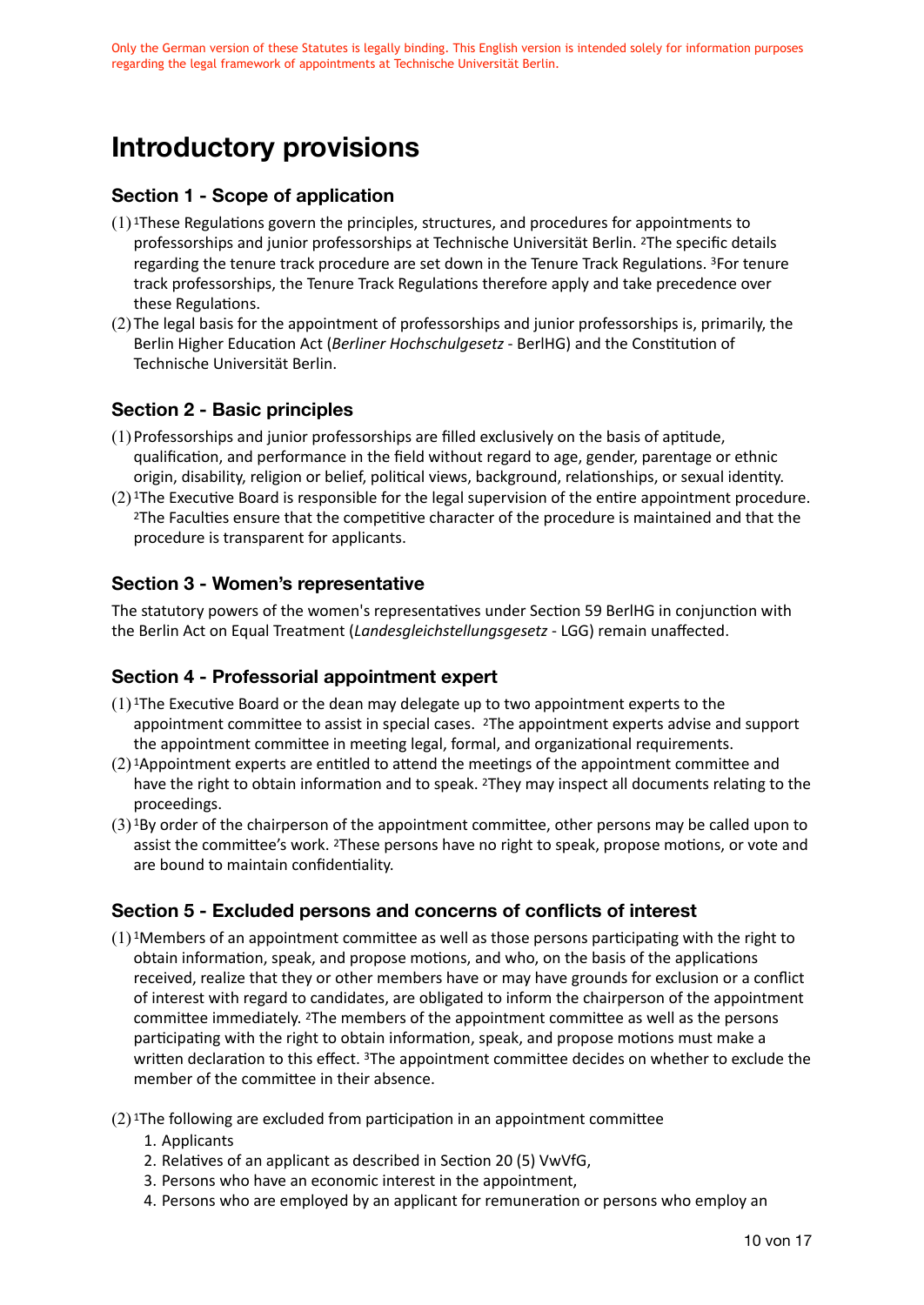applicant for remuneration,

5. Persons who work with applicants, especially in business partnerships, office sharing, or similar arrangements.

2Notwithstanding the grounds for exclusion under subsection 2, sentence 1, the following persons may not take part in the appointment procedures under these Statutes:

- 1. The professor on whose replacement is to be decided, and his or her relatives as described in Section 20 (5) VwVfG,
- 2. Persons who have been in a mentoring relationship with an applicant in the last 10 years (e.g. teacher-student relationship up to and including the post-doc phase).
- $(3)$ <sup>1</sup>A person may not participate in the appointment committee if there is justified reason to doubt the impartial exercise of office (concern about conflict of interest). 2The following in particular justify concern of conflict of interest:
	- 1. Supervisory relationship (e.g. doctoral supervisor), which dates back more than 10 years,
	- 2. Employee/supervisor relationship within the last five years,
	- 3. Participation in peer reviews in which reviewers and authors are mutually known by name,
	- 4. Close scientific cooperation (also in preparatory phases) independent of the time period, e.g. implementation of joint projects or joint publications,
	- 5. Participation in mutual appointment procedures,
	- 6. Scientific competition or common economic interests,
	- 7. Close friendly contacts or conflicts.
- (4) The excluded members shall be replaced by appointed representatives.
- (5) 1The above provisions regarding exclusion and concern of conflict of interest apply accordingly to participation in votes in the other committees in the subsequent appointment procedure. 2They apply equally to deputy members and, accordingly, to other persons working for TU Berlin in an appointment procedure.

# **Appointing Professors and Junior Professors**

# **Section 6 - Active recruitment**

- $(1)$ <sup>1</sup>In consultation with the faculty women's representative, Technische Universität Berlin identifies qualified applicants for the recruitment of nationally and internationally renowned scientists and researchers and actively approaches them on the basis of the call for applications. 2The dean or the chairperson of the appointment committee must document how and when the systematic candidate search was conducted and how the person was approached.
- $(2)$ <sup>1</sup>The staff unit of the Executive Board responsible for appointments can discuss with the faculty, within the framework of allocating the position, how suitable researchers at the national and international levels can be recruited to take part in an appointment procedure. 2It is also possible to use external service providers.
- (3) 1In institutes where less than 30 percent of the professorships established in the TU Berlin budget are held by women, measures as defined in subsections 1 and 2 must always be implemented to actively recruit female academics. 2If a professorship is not assigned to an institute, the faculty is used as a reference value.
- (4)Active recruitment measures are also always to be pursued if there are fewer than ten qualified applicants.

# **Section 7 - Call for applications**

(1) 1The call for applications is to be published internationally in German and English. 2If the call for applications is to appear in print media, it must be published at least in German and include an abridged text of the call for applications. 3The abridged text must contain a reference to the full text of the call for applications in German and English on the TU Berlin homepage.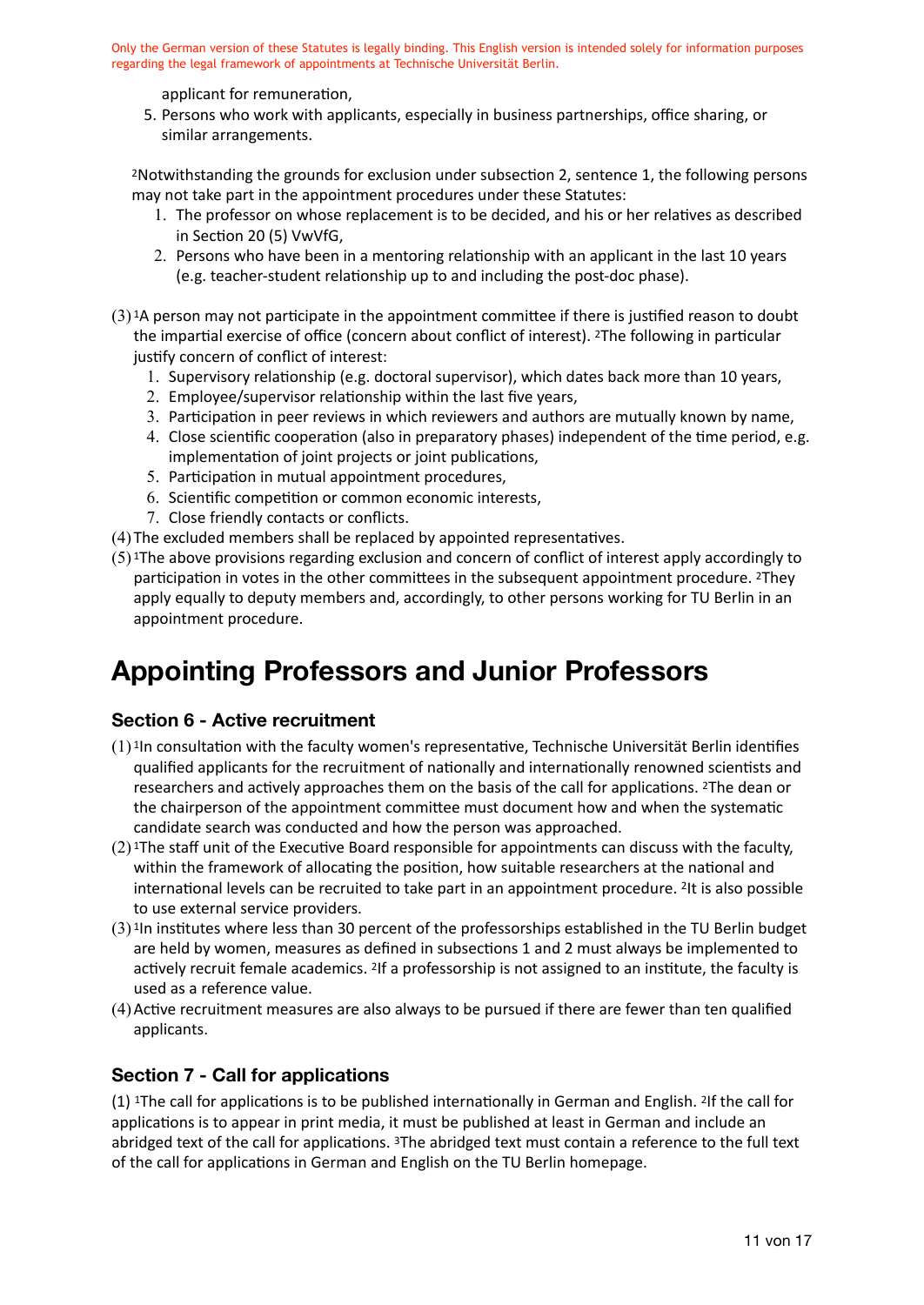(2) The text of the call for applications must contain at least the following information:

- 1. the scope of duties and requirements of the candidate,
- 2. the pay grade,
- 3. the time limit of the contract, if applicable,
- 4. the expected date of appointment,
- 5. a reference to the conditions of employment according to Sections 100 or 102a BerlHG,
- 6. a reference to the documents to be submitted by the applicants (e.g. teaching portfolio, teaching and research concept),
- 7. an instruction to address the application to the dean,
- 8. an application deadline of at least four weeks,
- 9. the information required by the LGG and SGB IX,
- 10. general additions to calls for applications required by the Executive Board.

#### **Section 8 - Exemption from the requirement to advertise a professorship**

- (1)Pursuant to Section 94 (2) BerlHG, the Executive Board may, with the consent of the Senate Administration responsible for higher education institutions, allow exceptions to the requirement to advertise a professorship in individual cases, while respecting the rights of the women's representative and the goal of equality.
- (2)A request for such an exemption is decided by the faculty board with the participation of the faculty women's representative and submitted to the Executive Board together with the request for approval for the professorship.

### **Section 9 - Particular exemptions from the requirement to advertise a professorship**

- (1)In addition to the cases specified in Section 94 (2), numbers 1-4 BerlHG, the Executive Board may, with the approval of the Senate Administration responsible for higher education institutions, permit an exemption to the requirement to publish a call for applications, especially in the following cases:
	- 1. when filling management positions within the framework of joint appointments, provided that the non-university research institution has already published a public announcement of a position that does not restrict the circle of applicants and that shows indisputably that the advertised position is intended to be used to appoint a professor,
	- 2. when filling temporary W2 professorships with junior research group leaders and recipients of ERC Starting Grants,
	- 3. when filling professorships with ERC Advanced Grant recipients and Alexander von Humboldt Professorship award recipients,
	- 4. for professors employed as civil servants or on fixed-term contracts if the professorship is to be granted to them again as a temporary civil service or fixed-term contract as long as the requirements for the fixed-term appointment in accordance with Section 102 (2), sentence 1 BerlHG are continuously met.
- (2)With reference to Section 94 (2), sentence 1, numbers 1 and 2 BerlHG, no appointment to a lifetime professorship can be made without having successfully participated in a selection process at least once in the context of a call for applications for a professorship.
- (3) 1If, according to Section 94 (2), sentence 1, number 3 BerlHG, outstandingly suited persons are to be appointed, in whose recruitment TU Berlin has a special interest due to their previous scientific or artistic achievements, these achievements are to be examined by the appointment committee on the basis of a list of criteria. 2For these individual case decisions, the highest demands must be placed on subject-area and pedagogical qualifications. 3To examine the outstanding qualification of the person, the appointment committee shall request at least 4 external expert opinions.
- (4) The provisions of Section 9 shall be evaluated 6 years after these Statutes enter into force.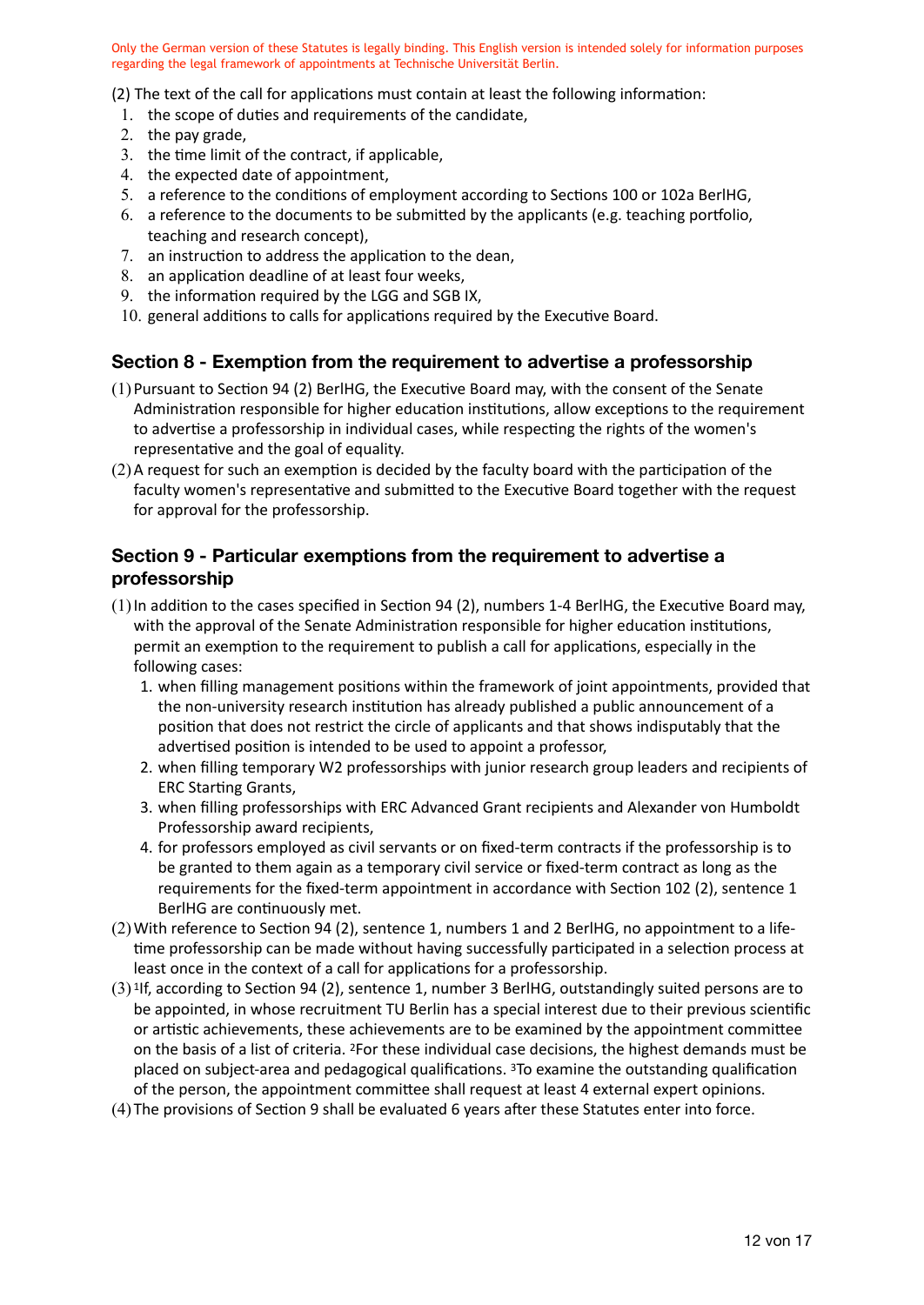# **Section 10 - Establishment and composition of the professorial appointment committee**

- $(1)$ <sup>1</sup>A committee is appointed by the faculty board to conduct the appointment procedure and to prepare a proposal for the faculty board. 2The appointment committee should be constituted by the dean before the application deadline. 3At the constituent meeting, a chairperson and a deputy chairperson shall be elected from among the members. 4The members of the committee and their deputies are appointed by the representatives of their member groups in the faculty board and their appointments submitted to the dean. 5Membership in the committee ends when the candidate offered the appointment accepts or the appointment procedure is terminated for other reasons.
- $(2)$ <sup>1</sup>The committee should consist of at least 7 persons, and the majority of the members must belong to the group of university professors. 2The appointment committee should include female academics, if necessary also female academics who are not members of the University. 3In order to broaden its expertise, international and external university professors should be represented on the committee as voting members. 4The members of the committee from the group of office and technical staff are not entitled to vote on decisions which directly affect the selection of suitable applicants or candidates, but they do participate in an advisory capacity.
- $(3)$ <sup>1</sup>The faculty women's representative is entitled to participate in the meetings of the committee with the right to obtain information, to speak, and to propose motions. <sup>2</sup>The women's representative must be invited and informed in the same manner as the committee members.
- (4) 1If there are applications from persons with severe disabilities or persons of equivalent status, the representative for staff with disabilities must be invited to the committee meetings. 2They may participate in the meetings with the rights to obtain information, speak, and propose motions.
- (5) The members of the Executive Board and the dean have the right to speak, obtain information, and propose motions to the committee.
- (6) 1If a professorship is to be filled jointly with a non-university research institution, it is possible, depending on the contractual arrangements, to set up a joint appointment committee or an appointment committee at TU Berlin and a selection committee at the non-university institution. 2Subsections 1 to 5 apply accordingly for setting up a joint committee. 3Members of the nonuniversity institution shall have voting rights in the group of university professors if they are university professors or have earned a *Habilitation*. 4Voting rights may be exercised in the group of academic staff members if the member has at least one academic degree. 5Otherwise, the members may participate in an advisory capacity without voting rights. 6If there are separate committees, the rules on appointment applicable to the parties concerned shall apply.

# **Section 11 - Meetings of the appointment committee**

- (1) The appointment committee shall meet exclusively in closed sessions.
- (2)Invitations to meetings are issued by post or email by the chairperson or the dean.
- $(3)$ <sup>1</sup>The members are to be informed by the chairperson or the dean of how to view the application documents and reviews, which are to be treated as strictly confidential. 2The chairperson of the appointment committee or the dean of the faculty shall expressly draw the attention of the members to confidentiality and shall record having done so. 3Knowledge about persons acquired through participation in the committee shall also be treated in strict confidence.
- (4)A quorum shall exist if at least half of the members entitled to vote and the majority of the members belonging to the group of university professors are present. Only members of the committee who are physically present in the meeting room and entitled to vote may vote.
- (5) 1Decisions that directly affect the appointment of university professors require a majority of the appointment committee as well as a majority of the university professors on the appointment committee. 2Voting on the shortlist of candidates must always be conducted in secret (Section 47 (4), sentence 2 BerlHG)
- (6) 1All meetings and negotiations of the appointment committee, including the interviews, must be fully documented. 2The results of voting shall be recorded, with special reference to the votes of the university professors. 3If the minutes of a meeting are not sent by the chairperson to the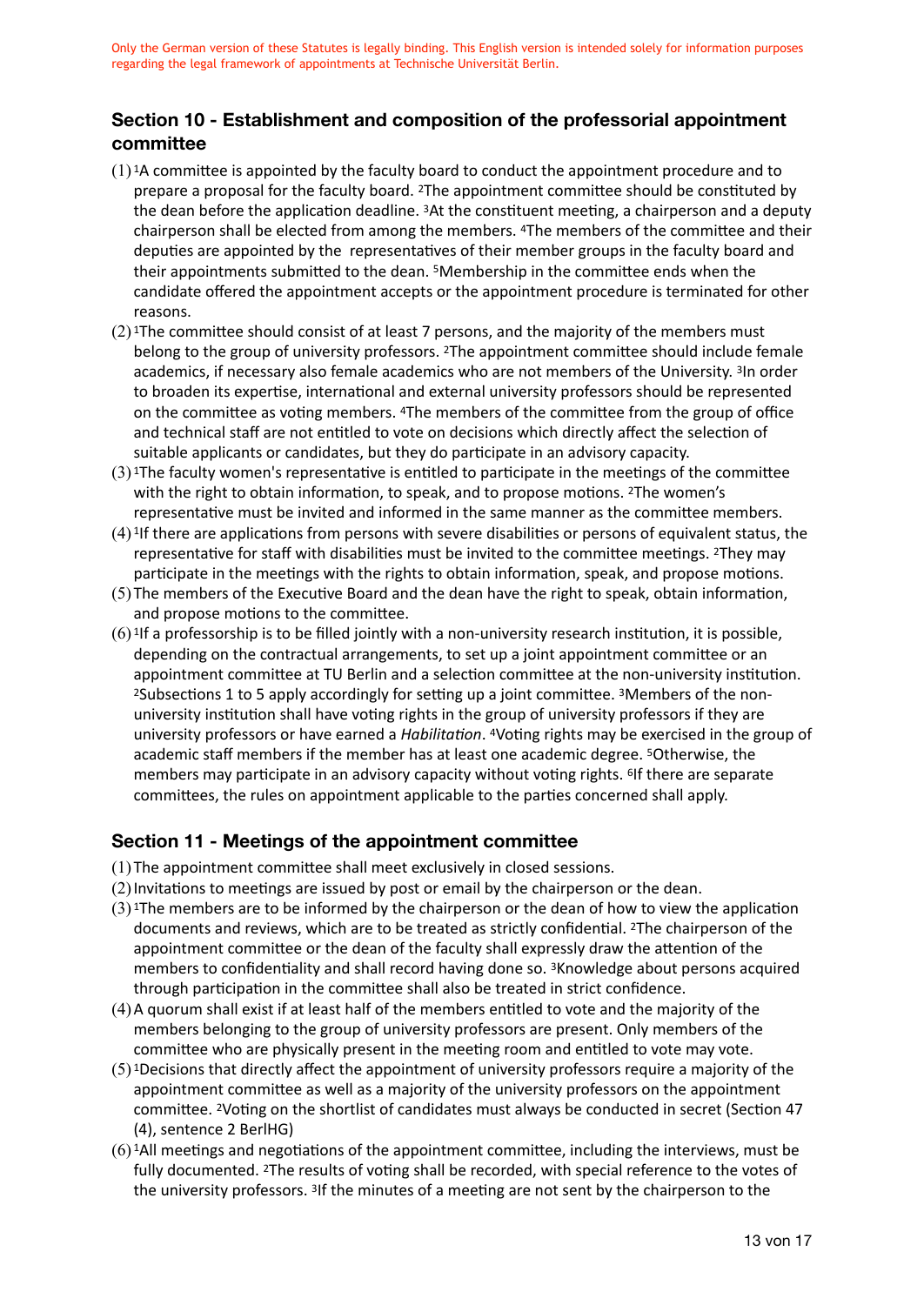members within 18 working days for approval at a subsequent meeting or by circular letter, the meeting shall be deemed canceled and all decisions made during the meeting shall be invalid.

# **Section 12 - Selection by the committee and interview procedure**

- (1)Before examining the applications received, the committee shall decide, on the basis of the call for applications, the selection and exclusion criteria and the weighting of the selection criteria.
- (2)Applications received after the deadline for applications has expired (Section 7 (2), number 9) should also be considered by the appointment committee, provided that it has not yet started the selection process (comparison of the selection criteria with the applications).
- $(3)$ <sup>1</sup>The committee shall examine whether the applicants fulfill the hiring requirements according to Section 100 BerlHG for a professorship or according to Section 102a BerlHG for a junior professorship, and determine the candidates' aptitude in their field. 2Applications which fail to meet these requirements shall be excluded by the committee's decision, and the relevant justification in each individual case must be documented.
- (4) 1From the remaining applications, the committee will select candidates to be invited to an interview. 2In institutes in which less than 50 percent of professorships and junior professorships are held by women, either all female applicants who meet the requirements of subsection 3 shall be invited to interview or at least as many women as men. 3If a professorship is not assigned to an institute, the faculty is used as a reference value. 4Applicants with severe disabilities shall be invited to interview if they meet the requirements set out in subsection 3. 5The representative for staff with disabilities must be consulted on the decision.
- $(5)$ <sup>1</sup>The interview procedure is divided into a teaching demonstration, a lecture in the subject area, and an interview with the committee. 2University members are invited to attend the lecture and the teaching demonstration.
- $(6)$ <sup>1</sup> Lectures, teaching demonstrations, and interviews must take place under the same conditions for all applicants and the key elements and contents are to be documented. 2At the request of the appointment committee or the applicant, the lecture, teaching demonstration, and interview can be held in English in whole or in part.
- (7) 1After the interview and lectures, the committee shall decide which of the invited candidates are to be reviewed. 2The appointment committee may take into account the students' comments on the teaching demonstration. 3The committee shall document and give reasons for its decision.

#### **Section 13 - Academic review**

- $(1)$ <sup>1</sup>The committee shall decide on the achievements of the applicants remaining after the interviews by means of at least two written, usually comparative, expert reports completed by external scientists or researchers. 2The selection of the reviewers is made by the committee and must be documented. 3Gender parity should be taken into account when selecting the reviewers. 4It is recommended that at least one expert report be obtained from an international academic.
- (2) 1The aspects of exclusion detailed in Section 5 (2) and concerns of conflicts of interest detailed in Section 5 (3) that apply to committee members shall be taken into account when selecting the reviewers. 2The reviewers will be invited by the chairperson of the committee to make a statement on their conflict of interest.
- (3) The reviewers may not be informed of any preliminary ranking of candidates by the committee.

#### **Section 14 – Final ranked shortlist of candidates, minority votes**

- $(1)$  1After receiving the reports, the committee uses them to decide on a shortlist. <sup>2</sup>The list places the names of three applicants in order; non-disclosure notes for list places are not permitted. 3Reasons must be given for inclusion or non-inclusion in the list and for the ranking among the listed candidates. 4For those placed on the list, additional scientific achievements and teaching aptitude must be documented. 5The chairperson of the committee is responsible for preparing and adopting the final report.
- (2) If the proposal for a shortlist is only approved by a majority of the university professors who are members of the committee, but not a majority of all of the members of the committee, the majority of members may decide on an alternative list which does not require the approval of the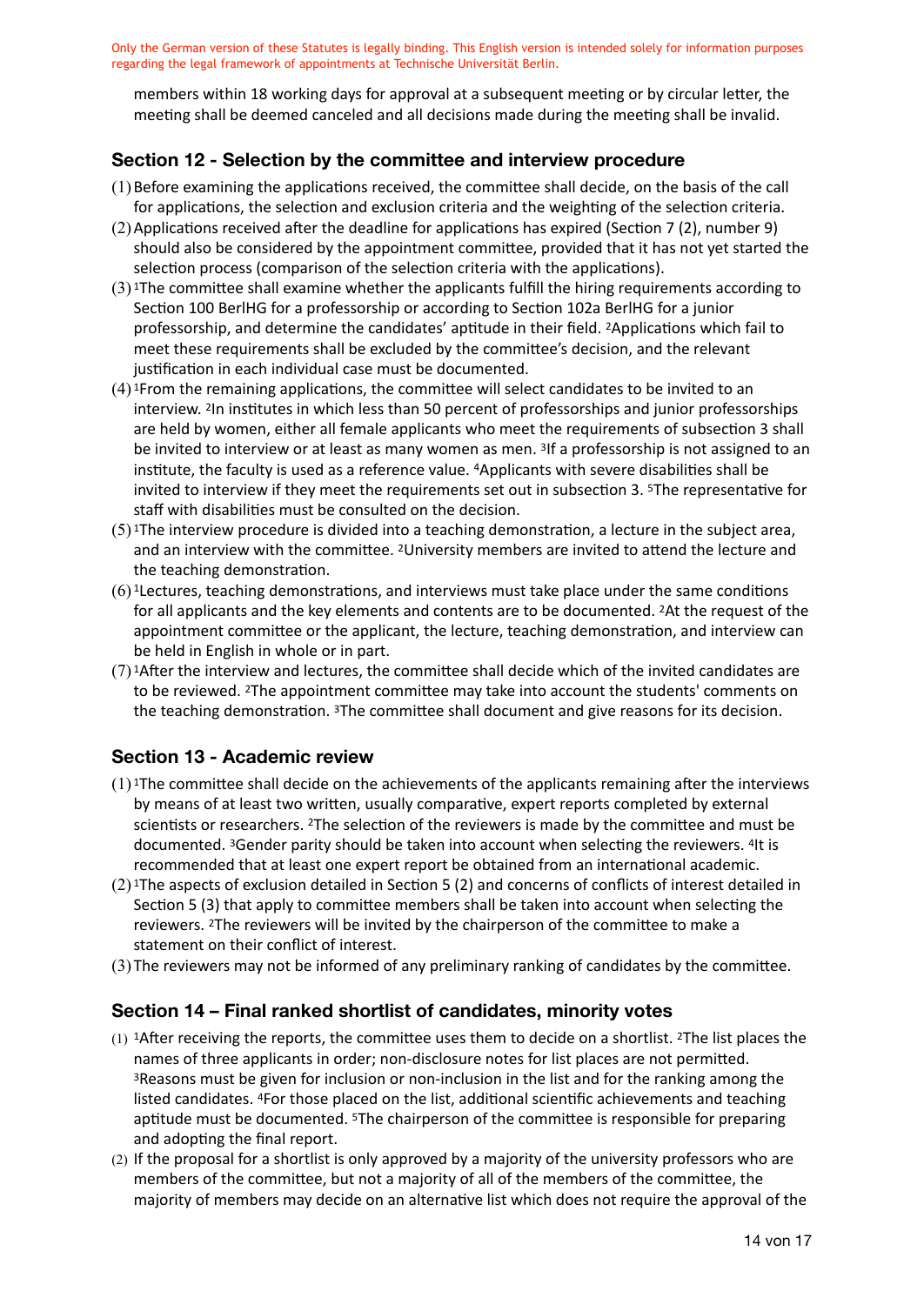majority of university professors (Section 47 (3), sentence 3 BerlHG).

(3) 1The faculty women's representatives comment on the appointment list and the reasons given by the appointment committee. 2The final report of the appointment committee as well as all minutes and reports must be submitted to the women's representatives at least one week before the documents for the faculty board meeting in which the appointment list is to be decided. 3In agreement with the faculty women's representative, this deadline may be deviated from. 4The women's representatives ensure that their opinion is available in time for the decision by the faculty board. 5The representative for staff with disabilities may issue their own opinion on the committee's list of candidates if applications have been submitted by persons with severe disabilities.

#### **Section 15 - Decision on the shortlist**

- (1) 1The extended faculty board decides on the shortlist (Section 70 (5) BerlHG). 2University professors belonging to a faculty are to be invited by post or email 14 days prior to all faculty board decision-making sessions regarding appointment nominations. 3University professors who are not members of the faculty board are required to declare their intention to participate in writing within one week. 4There is no legal obligation to participate in decisions as per Section 54 (1). 5Should they not declare their intention, or if they fail to do so within the prescribed period, these professors are no longer able to participate in the decision process referred to in the invitation.
- (2) 1Invitations also include the option to inspect the relevant files. 2Inspection of the files shall be granted within the invitation period pursuant to Section 54 (1), sentence 2. 3In order to enable a proper right of inspection, the dean shall make detailed provisions regarding the place and duration of the inspection.
- (3) Faculty professors who are not members of the faculty board are granted the same rights and duties regarding participation in decision-making pursuant to subsection 1 as members of the faculty board with right of participation in decision-making.
- (4) 1In matters pursuant to subsection 1, the quorum shall be determined in accordance with Section 56 of the Constitution of Technische Universität Berlin. The minutes taken of decisions pursuant to subsection 1 shall include the names of the participating professors.
- (5) 1The extended faculty board may adopt the shortlist of the appointment committee and the reasons provided, accept the proposed list according to Section 14 (2), or make its own ranking of the candidates. 2The extended faculty board may return the procedure to the appointment committee or request that the dean obtain an additional report. 3If the extended faculty board's decision differs to that of the appointment committee, a factual justification must be provided, which, based on the selection criteria, must discuss the recommendations of the appointment committee as well as the available and additionally obtained reports and statements.
- (6)If the shortlist is approved only by the majority of the university professors belonging to the faculty board, but not the majority of the members of the faculty board, the majority of the faculty board may decide on an alternative shortlist which does not require the approval of the majority of the university professors.

#### **Section 16 - Procedure in the Executive Board**

- (1) The faculty board's decision and the appointment proposals are submitted to the member of the Executive Board responsible for appointments, together with all documents of the applicants, the documents of the appointment committee, the reports, and any statements.
- (2) The member of the Executive Board responsible for appointments gives the Academic Senate the opportunity to comment on the faculty's appointment proposals.
- (3)Provided that there are no legal objections, the member of the Executive Board responsible for appointments forwards the appointment proposals to the member of the Berlin Senate responsible for higher education institutions for examination and with a request for an appointment offer to be made (Section 101 (3) BerlHG).
- (4) 1If the member of the Berlin Senate responsible for higher education institutions notifies the University of their intention to deviate from the appointment proposals pursuant to Section 101 (4), sentence 2 or Section 101 (7), sentence 1 BerlHG, the member of the Executive Board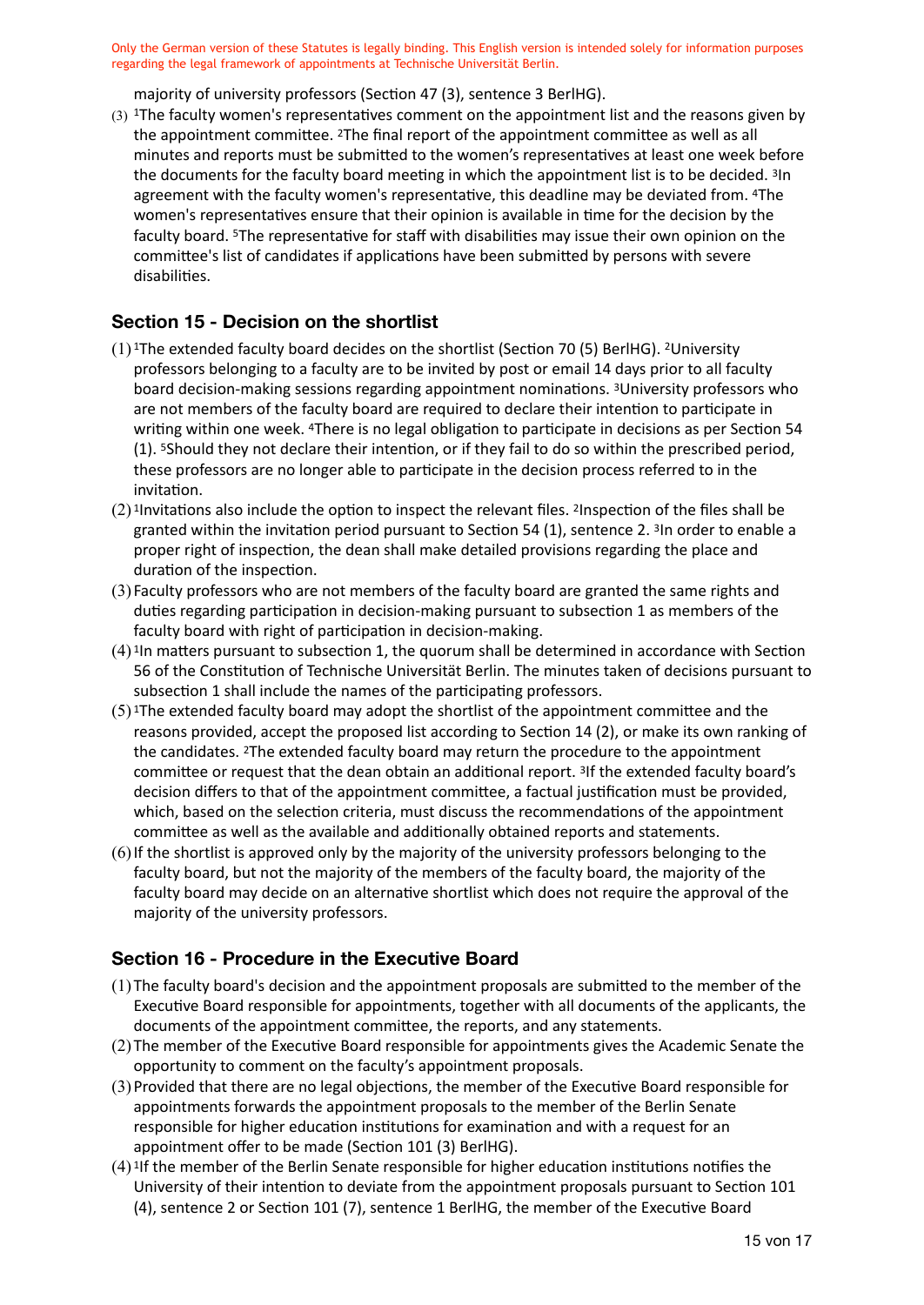responsible for appointments shall give the extended faculty board the opportunity to submit a statement. 2The statement of the extended faculty board shall be submitted to the Berlin Senate member responsible for higher education institutions, in addition to a statement by the member of the Executive Board responsible for appointments.

# **Section 17 - Appointment offer and notification of other applicants**

- (1)Once the member of the Berlin Senate responsible for higher education institutions appoints a university professor (Section 101(1) BerlHG), the member of the Executive Board responsible for appointments informs the other candidates on the list, the faculty, and the other applicants about the result of the procedure. 2The notification of the unsuccessful applicants must be recorded.
- $(2)$ <sup>1</sup>If an applicant refuses the appointment offer, the president shall immediately forward this information to the member of the Berlin Senate responsible for higher education institutions. 2After consultation with the dean of the faculty, the responsible member of the Berlin Senate is asked to offer the appointment to the next applicant on the list.

### **Section 18 - Terminating the appointment procedure**

The faculty board may discontinue the appointment procedure by stating a substantive reason; this requires the consent of the member of the Executive Board responsible for appointments.

### **Section 19 - Contract negotiations**

- $(1)$  1Negotiations on the equipment, space, and staffing of the professorship are conducted by the dean in consultation with the member of the Executive Board responsible for appointments and the vice president for administration. 2The negotiations on remuneration and the granting of performance benefits shall be conducted jointly by the member of the Executive Board responsible for appointments and the vice president for administration.
- (2)As part of the appointment target agreements, measures to support quality assurance and the further development of teaching quality should also be agreed upon.
- (3)At the same time as the binding offer of resources is made, an applicant may be given a deadline, which shall not be less than 4 weeks, to accept the appointment.

# **Retaining professors after an appointment offer from another university**

#### **Section 20 - Retaining professors**

- $(1)$ <sup>1</sup>The president may, with the consent of the faculty, offer to enter into retention negotiations if these are necessary in order to dissuade a professor from leaving the University. 2For this purpose, the external appointment offer shall be submitted to the president, including the external offer of material and personnel resources as well as personal remuneration and pension benefits. 3Retention negotiations can only be offered if the external offer clearly exceeds the current resources and personal remuneration. 4The principles applicable to material resources at Technische Universität Berlin shall be applied.
- (2)Retention negotiations may only be offered a reasonable time after the last retention or appointment negotiation.
- (3) 1In order to dissuade a TU Berlin member from accepting an external appointment offer of a professorship as a civil servant for life or on an unlimited contract, the member of the Executive Board responsible for appointments can, with the agreement of the faculty, also enter into retention negotiations with
	- junior professors,
	- research associates in the function of a junior research group leader, or
	- professors in a temporary civil service or fixed-term employment relationship with the aim of offering them a professorship as a civil servant for life or on an unlimited contract at TU Berlin. 2Junior professors as well as research assistants in the function of a junior research